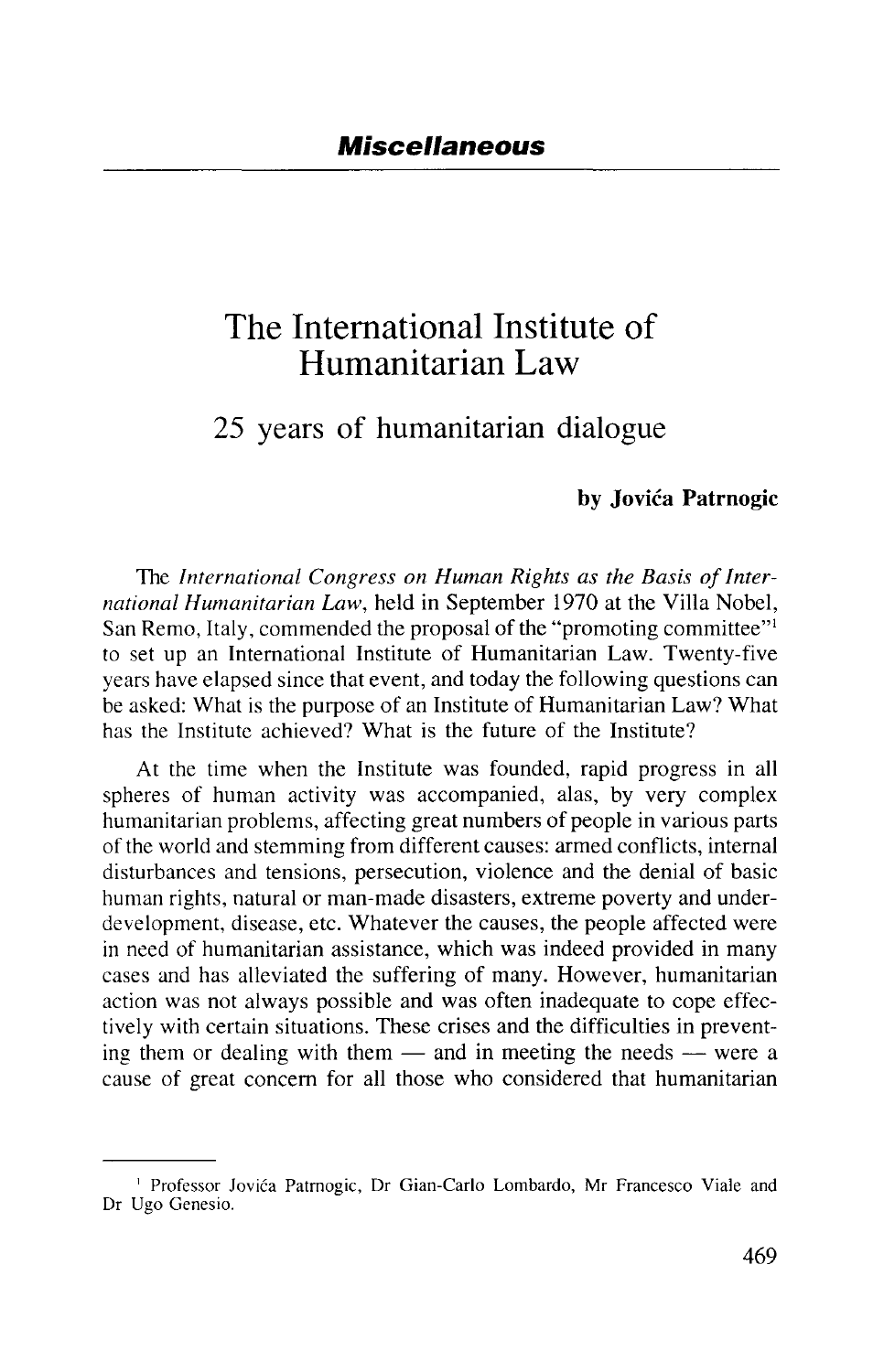issues deserved the highest priority and the full attention of the international community. Humanitarian problems are constantly proliferating and are becoming an increasingly characteristic feature of the contemporary world. The main players on the international scene were preoccupied primarily by political, security and economic problems and the increased use of force to solve disputes, and much less by the humanitarian problems resulting therefrom. People concerned with humanitarian issues therefore had to try to draw attention to these problems and to the need to strengthen humanitarian activities and make them more effective. New ways had to be devised to place humanitarian action high on the agenda of the international community. The establishment of the Institute should be viewed against this background.

The *International Congress on Human Rights as the Basis of International Humanitarian Law* was attended by outstanding scholars from many parts of the world and, on 26 September 1970, it set up the International Institute of Humanitarian Law. The proceedings of the Congress comprise a very valuable collection of contributions by eminent specialists in humanitarian matters, and particularly international law. The San Remo Declaration issued at the Congress is still as relevant as ever, and indeed some of its recommendations have already been implemented. The Statute of the newly created Institute became the framework for some remarkable achievements.

During the past 25 years times have changed and new types of action are required, but humanitarian problems have not been solved; on the contrary, they have become even more acute. The Institute has been adapting and developing its activities to keep pace with these changes and has gradually become a forum for humanitarian dialogue. To promote such dialogue, the Institute brought together people from very different fields: university lecturers and scientific researchers; government representatives, particularly diplomats engaged in multilateral diplomacy; representatives of intergovernmental organizations, especially from the UN system; representatives of various NGOs, among which special mention must be made of all the components of the International Red Cross and Red Crescent Movement; and private individuals specializing in humanitarian matters. All these people from different backgrounds and professions share a common concern for humanitarian matters, and have both theoretical and practical experience in this sphere.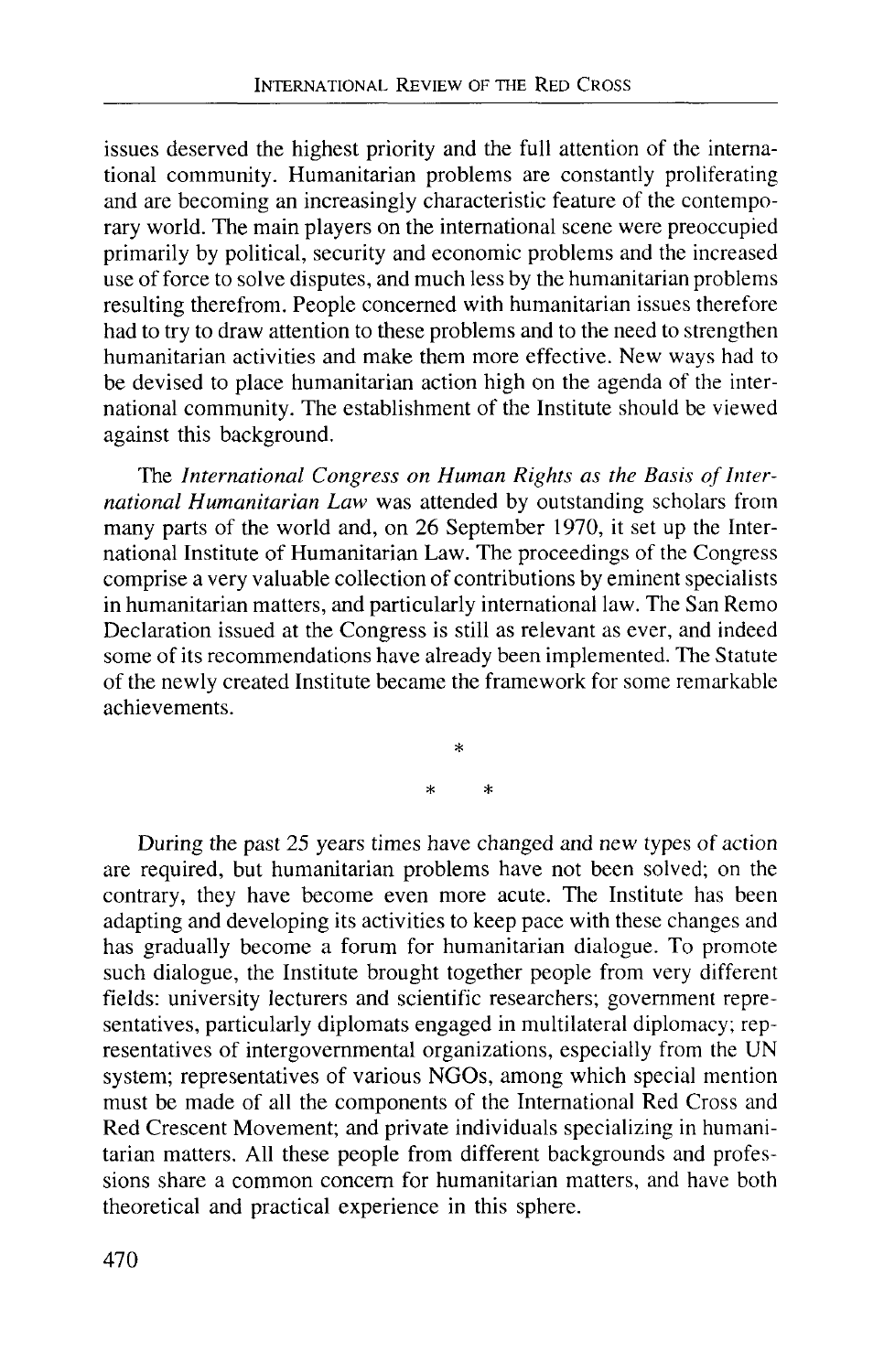This wide range of expertise and experience is a characteristic feature of the Institute, which provides an opportunity for dialogue between the people concerned; this dialogue, in turn, has become the Institute's main working method and has enabled it to achieve the results which its members promote and disseminate throughout the world.

The Institute's purpose is not to solve the very complex humanitarian problems which are dealt with directly by the competent bodies concerned, but rather to pinpoint and define those problems, weigh arguments, examine the relevant legal instruments, assess the action taken and come up with new ideas for future development in this field. It also reaffirms the value of humanitarian action and humanitarian law in today's changing world.

During its quarter-century of existence the Institute has dealt with a very wide range of subjects, covering all aspects of humanitarian law and action; moreover, it has reflected the close relationship between human rights and humanitarian law and their complementarity in practice.

The Institute's activities are numerous and take very different forms. I shall try to outline the more important ones, i.e. those illustrating the various types of action which are all geared towards meeting the objectives set out in its Statute.

- *(a)* The Institute's highest forum is the Congress, which brings people together to discuss general themes such as humanitarian law, human rights, solidarity and peace. The initial Congress in 1970 dealt with human rights and humanitarian law, while the 1980 Congress examined the subject of "International solidarity and humanitarian action". In 1986 the theme was "Peace and humanitarian action" to mark the International Year of Peace. For its contribution to peace, the Institute received the United Nations Peace Messenger Award.
- *{b)* Every year in September the Institute convenes a Round Table on current problems of international humanitarian law. This has become an important annual meeting for members of the international humanitarian community. To date, there have been nineteen such Round Tables. The first, in 1974, served as a forum for informal, frank and in-depth discussions of issues raised at the Diplomatic Conference on the Reaffirmation and Development of International Humanitarian Law Applicable in Armed Conflicts (Geneva, 1974-1977). By orga-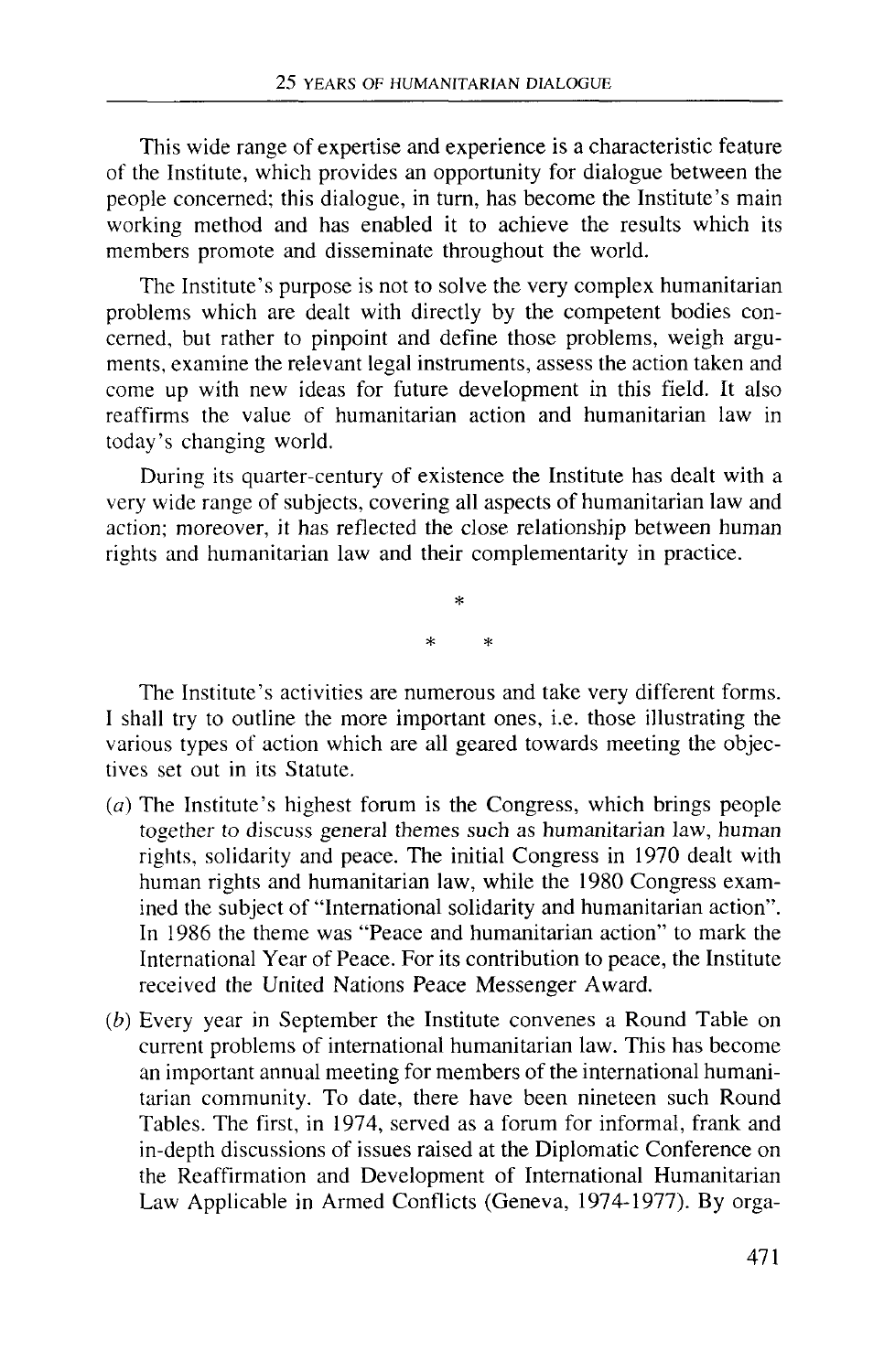nizing meetings between sessions of the Diplomatic Conference, the Round Table helped clarify views and work out solutions and formulations that might obtain general support at the Conference. Participants included not only many members of the Conference but also other experts in this area. The Round Table continued to function in this capacity throughout the Diplomatic Conference.

In the years when the International Conference of the Red Cross and Red Crescent was convened, the Round Table served as a forum where the future participants — and other people interested in the subject — could have preliminary discussions on the main agenda items of the Conference, which is the supreme deliberative body for the International Red Cross and Red Crescent Movement. On other occasions, the Round Table has dealt with various subjects related to humanitarian law and action which were of topical importance at the time.

- (c) The Institute also convenes numerous meetings, with more limited participation, on specialized subjects. These meetings, working groups and seminars study a wide range of humanitarian issues, including the protection of refugees, the implementation and development of humanitarian law, migration, disaster relief, and the law of armed conflict at sea. The results of the meetings are published; thanks to the authoritative standing of the participants they offer valuable insights into humanitarian issues and, on occasion, provide a legal ruling.
- *(d)* The Institute pays special attention to the regional aspects of humanitarian issues and convenes meetings in areas where promotion of a regional approach is considered necessary and useful. In this connection, we would mention the series of European seminars on current problems of international humanitarian law in its widest sense — the intention being to bring together Western and Eastern European experts for an open dialogue on various aspects of humanitarian law and to make this law more widely known in Eastern European countries. There have also been meetings of experts in Arab countries and in the Far East, in particular to discuss matters pertaining to the protection of refugees. Among the notable results achieved are the Cairo Declaration on Refugees adopted by the Cairo meeting of Arab experts in 1992, the first instrument to propose measures for the protection of refugees in the Arab world, and the Manila Humanitarian Standards relating to the protection of refugees in Asian countries.
- *(e)* Education and training in international humanitarian law is one of the permanent and most important aspects of the Institute's work. It began with courses on the law of war, conducted in close cooperation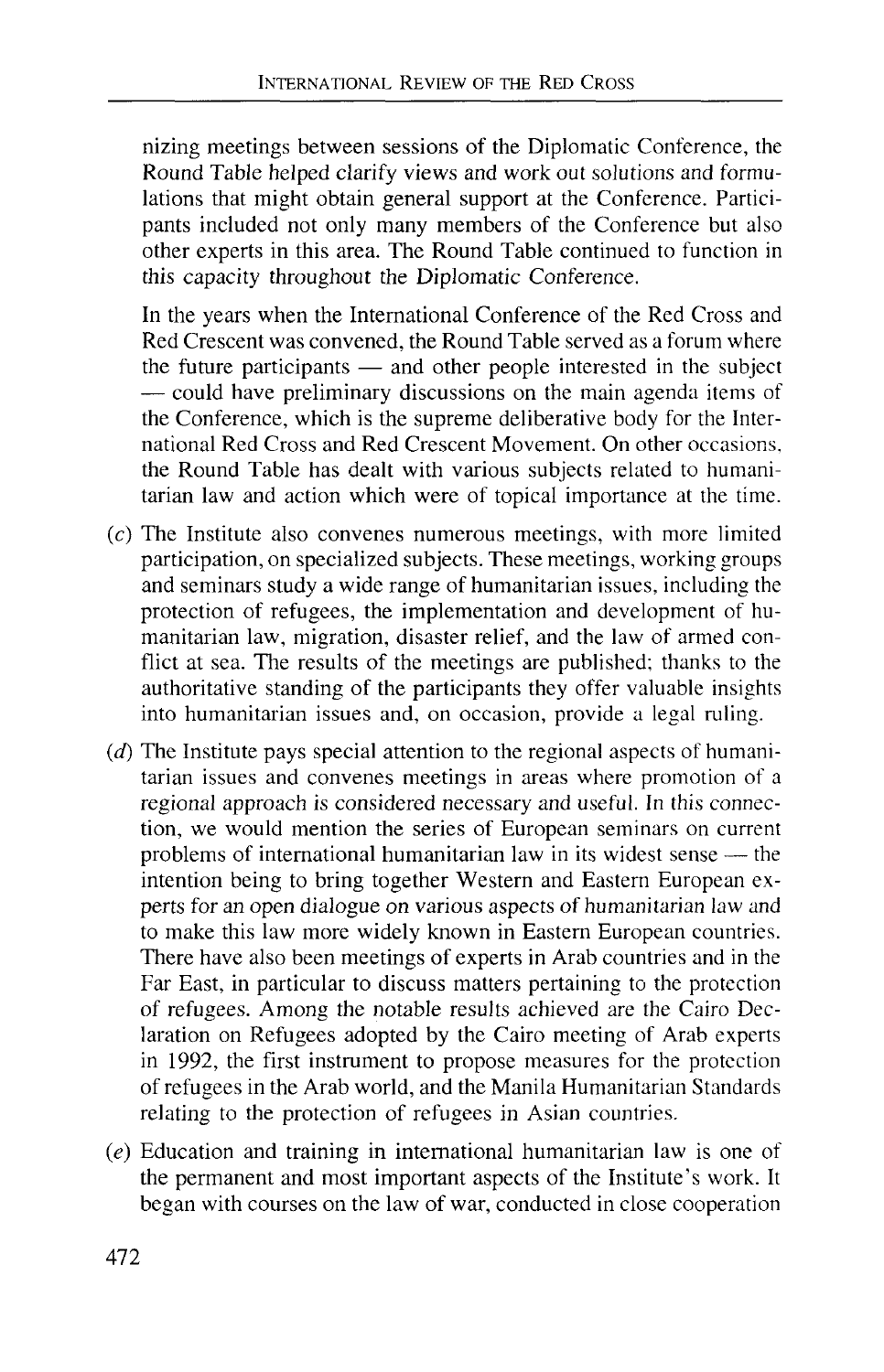with the ICRC and bringing together officers of the armed forces of many countries — indeed sometimes from countries which were not on friendly terms with each other — and with seminars to spread knowledge of international humanitarian law and on dissemination methods. The Institute has not only contributed to dissemination but has ensured that it is carried out using a standardized method and approach. Participants in these courses are expected to pass on their knowledge when they return to their respective countries. To date, 54 such courses have been held with more than 2,000 participants from 125 countries.

Because of the constant increase in the number of refugees and displaced persons all over the world and the number of countries affected, the foregoing activities have been supplemented by courses on refugee law. The circumstances required that government officials and humanitarian agencies be given basic instruction in refugee law. This is done in close cooperation with UNHCR and, to date, 10 courses have been held for participants from 95 countries.

Constantly expanding the scope of its teaching activities, the Institute has also introduced courses on specific topics pertaining to human rights, in particular for developing countries, working closely with the United Nations Human Rights Centre.

- $(f)$  In addition, the Institute issues a very wide range of publications. The deliberations of experts on the various topics from the vast field of the Institute's work are published in its *Yearbook,* the publication *Collection,* a series of studies, the reports on its various specialized meetings and the *Newsletter.* All this material is invaluable for everyone concerned with humanitarian issues.
- *(g)* At the Institute's headquarters in San Remo a documentation centre and library, which specializes in works on international humanitarian law, serve scholars and students from all over the world. Many take advantage of these facilities to conduct their research on the spot.
- $(h)$  Since the whole range of its activities is geared in some way to the dissemination of international humanitarian law, the Institute has established a prize which is awarded each year to organizations or individuals having contributed significantly to the promotion and dissemination of this body of law.
- $(i)$  The Institute's various activities help promote the modern concept of international humanitarian law; starting with its traditional scope but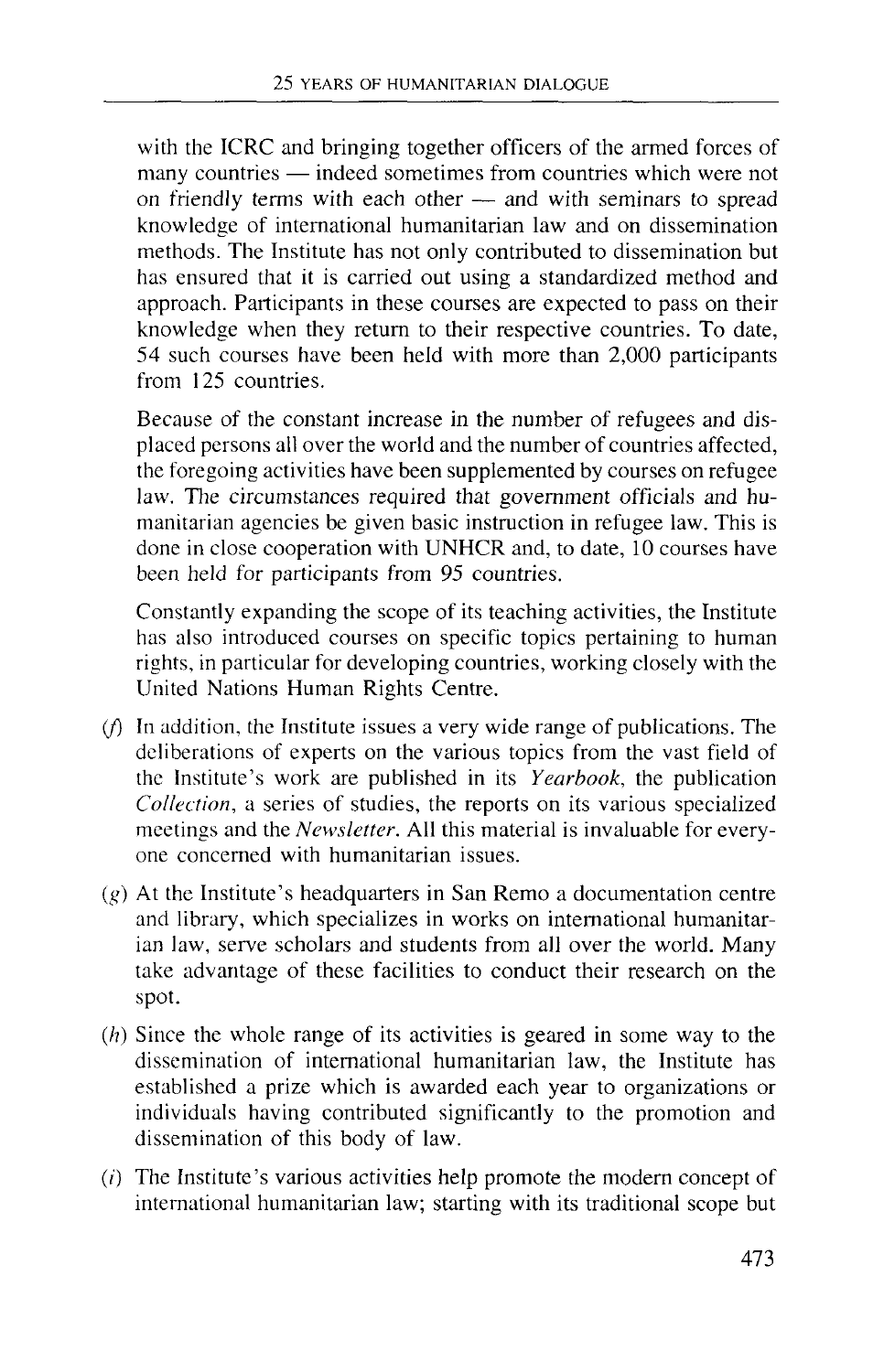going on to cover other situations where serious humanitarian problems call for action by the international community on the basis of a broader concept of the law. The Institute's members thus help establish a closer relationship between humanitarian law and human rights law.

Throughout its existence, the Institute has conducted its very diverse activities in cooperation with other interested organizations, in particular those which are mandated by the international community to exercise various functions in the humanitarian sphere. Especially close links are maintained with the ICRC, the guardian of international humanitarian law, and with UNHCR, the IOM, the UN Human Rights Centre, the International Federation of Red Cross and Red Crescent Societies, other intergovernmental and non-governmental organizations, governments, and academic institutions (the Raoul Wallenberg Institute, the Henry Dunant Institute, the Strasbourg Institute of Human Rights). This has enabled the San Remo Institute to include representatives or experts from other bodies in its activities, thus offering them the possibility of becoming involved in the humanitarian dialogue. By working in this way, the Institute has successfully maintained its independence — a precondition to assertion of the authority of its views. Its stance in this respect has earned the Institute consultative status with ECOSOC and the Council of Europe.

×

The Institute will mark its 25th anniversary by holding a fourth Congress (6-9 September 1995). It will focus on the theme "'United for the respect of international humanitarian law" and will cover various topical subjects: the work of the United Nations in regard to issues concerning respect for international humanitarian law and fundamental rights in conflict situations; the consequences in humanitarian terms of UN sanctions in conflict situations; several basic issues and challenges relating to the protection of refugees during conflicts and in post-conflict situations; preliminary debates on certain items on the agenda of the next International Conference of the Red Cross and Red Crescent, such as promoting greater respect for international humanitarian law; and, finally a review of the work and achievements of the International Institute of Humanitarian Law over the past 25 years.